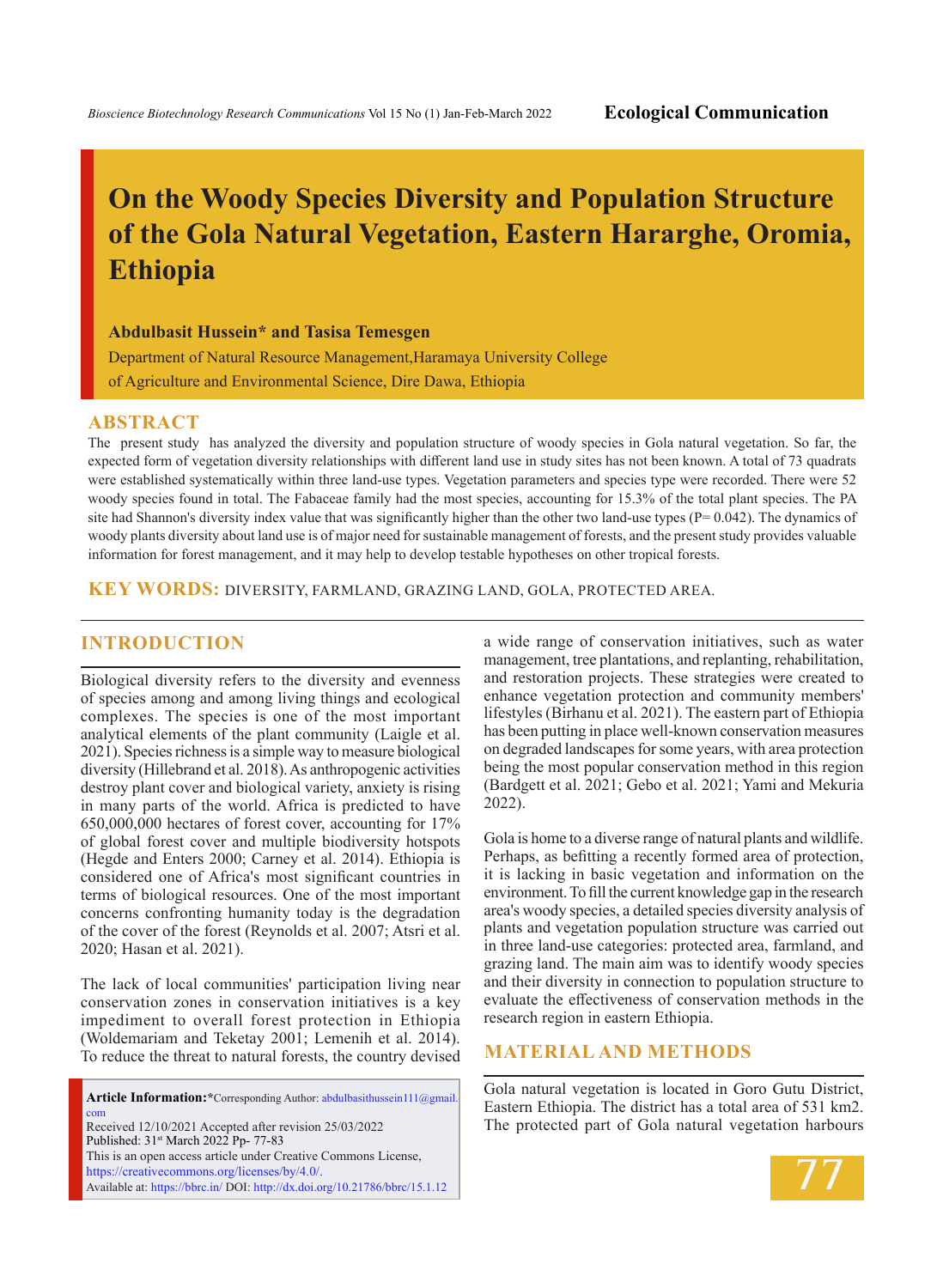#### Hussein & Temesgen

different wildlife types and is reflected as an important support for upcoming indigenous community development. There is shared grazing space and farms used in the community near to the Gola protected area, with no limit to access resources. Three land cover types were studied as follows: protected area; farmland and grazing land used by the community.

Transect lines and sampling quadrats were created for each land use type based on area proportion. 6 transect lines in total were laid (two in each land cover type). 73 research quadrats were systematically chosen along the transect lines (20 from PA, 28 FL land, and 25 from GL). Quadrats of 20mx20m (400m2) were erected systematically at every 100 m interval for tree data gathering. There were five 5m x 5m sub quadrats used for shrubs and climbers in the major quadrats' four at corners and one center and averaged. A clipper and a hypsometer were used to measure the diameter and height of woody vegetation respectively (Kent and Coker 1992). The DSH/ DBH of branching shrubs and trees at breast height were recorded and averaged. Vegetation with multiple stems or forks that were less than 1.3 m tall was also counted as a single tree (Kent and Coker 1992). On the field, plant species were identified. Samples were delivered to the herbarium for species identification that had not been identified in the field. Shannon diversity index (H') was vital to choose an index that's more sensitive to richness when comparing diversity among samples and environments. Therefore, the species diversity across landuse types was estimated using the Shannon diversity index as follows:

$$
H' = \sum_{1}^{s} pi \ln pi
$$
 (1)

where  $H' =$  Shannon index of diversity  $Pi =$  the fraction of species. Evenness (E), is a frequently used and well-known method

for measuring community evenness (Pielou, 1966).

$$
E = \frac{H'}{H'max} \tag{2}
$$

where  $E =$  Shannon index of evenness;  $H' =$  Shannon index of diversity;  $H'max = lnS$ , and  $S =$  total species number. Importance value index was used to measure the relevance

of all species to the study area, the IVI, relative frequency, frequency, and abundance were estimated using the method suggested in previous studies (Kent and Coker 1992a; Jha 1997).

IVI=Relative Frequency+ Relative Dominance+ Relative Density  $(3)$ 

Relative Frequency (%) = 
$$
\frac{\text{Frequency of any species}}{\text{Total frequency of all species}} \times 100
$$
 (4)

Relative Density (%) = 
$$
\frac{\text{Number of individual of each species per ha}}{\text{Total number of individuals of all species per ha}} \times 100 --- (5)
$$
  
Relative Dominance (%) = 
$$
\frac{\text{Basal area of each species}}{\text{Total number of individuals}} \times 100 --- (6)
$$

$$
100 - 200
$$

Basal area(BA) (%) =  $\frac{\pi d^2}{4}$ , d = Diameter at breast height - - - - - - - - - - - - - (7) The BA is a measurement of domination and is used to

elucidate the cross-section of the tree stand. It is derived using the method below (Kent and Coker 1992):

$$
BA = \frac{\pi d^2}{4}
$$
 (8)

Where;  $BA = Basal area$ ,  $d = DBH/DSH$ , and  $\pi = 3.14$ The Jaccard similarity index was used to calculate the coefficient of similarity between land-use types (Chidumayo 1997).

$$
J = \frac{a}{a+b+c}.\tag{9}
$$

 $J =$  Jaccard coefficient of similarity, a= Species Number shared to both samples, b= species number present in the first site only and,  $c$  = species number found only in the second area.

Following the requisite data collection, both qualitative and quantitative statistics were carried out. Percentages, figures, and means were used to present descriptive analyses of population structure. In addition, to examine diversity between land-use types, one-way analysis of variance is an example of inferential statistics were used for diversity indices (evenness and Shannon Weiner diversity index) and species richness. Every statistical analysis was carried out using R software (version 4.1.2) using lattice, vegan, permute, and biodiversity R package at the 5% level of significance.

## **Results and Discussion**

**Woody species composition:** A maximum of 52 species of woody plant 33 genera and 24 families were found in the area of the study. The growth forms of these species were distributed as follows: 6 tree/shrubs 7 climbers, 16 trees, and 23 shrubs. There were 44 plant species collected in PA, 19 of which were shrub species, 14 of which were tree species, and 7 and 4 respectively for climbers and tree/shrubs. In GL, as in PA, shrubs dominated with 17 species, followed by trees (12), tree/shrubs (4), and climbers (3). Similarly, shrubs have 13, trees have 9, and tree/shrubs and climbers have 2 and 1species respectively at the FL site. The species number (52) found in the research region was larger than the species number found in Ethiopian forests, such as the Jabi Tehnan forest in the northwestern part of the country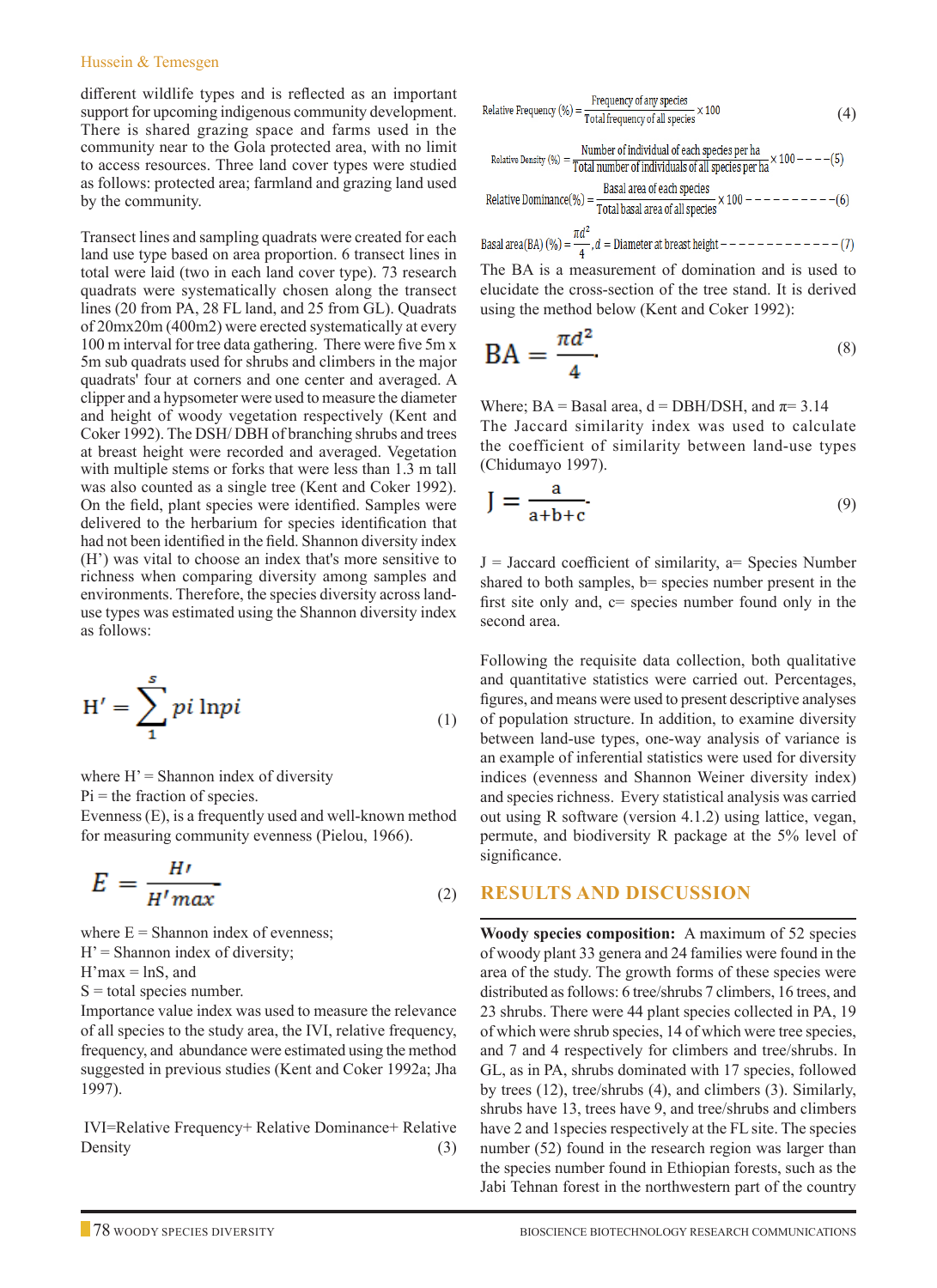(Asmare and Gure 2019). On the other hand, the overall number of plants found at the study site was found to be lower than that reported from communal grazing grounds in South Tigray (Wayu et al. 2019). Various environmental variables in various parts of the country could cause such discrepancies in the study. Forest management and ownership may reveal their status and divergence, with highly protected natural vegetation having a higher number of individuals than community forest and open access regions (Sinasson et al. 2021; Tadesse et al. 2021).



The variation in woody diversity and abundance among each land-use type exposed the increasing influence of vegetation preservation through effective conservation measures such as area enclosures and restoration practices. According to Gebre et al. (2019), the loss in woody species diversity in grazing land could be an indication of vegetation species' increased vulnerability to livestock and/or human intervention at maturation or early stages of rejuvenation. Heavy trampling may lead to a decline in plant species density and diversity over time (Mussa and Yunus 2022; Zegeye 2022).

The Fabaceae family was found to have the greatest species, accounting for 18.18%, 25%, and 32 % of all plant species found in a protected area, grazing, and farmland, respectively, followed by Euphorbiaceae in FL (16.00 %) and GL (11.11%). However, Euphorbiaceae and Oleaceae, with 11.36% of species, were the second-highest lifeforms family in PA. Other previous studies also suggested that Fabaceae were the dominant family in their study area (Abunie and Dalle 2018; Eshetu and Hailu 2020). This situation might arise due to a wide variety of adaptations to different environmental management (Alimi et al. 2021; Bora et al. 2021).

| Table 1. Mean $\pm$ SD of Gola natural vegetation diversity, evenness,<br>and richness |                                          |                              |                            |  |
|----------------------------------------------------------------------------------------|------------------------------------------|------------------------------|----------------------------|--|
| sites                                                                                  | <b>Shannon diversity</b><br>index $(H')$ | <b>Evenness</b><br>(H'/Hmax) | <b>Species</b><br>richness |  |
| Protected area                                                                         | 3.54 $a\pm 0.81$                         | $0.90^a \pm 0.02$            | $19.70*+7.51$              |  |
| Grazing land                                                                           | 2.99 ab $\pm 0.76$                       | $0.87^{\rm b} \pm 0.04$      | $14.30^{\circ}$ ±7.62      |  |
| Farmland                                                                               | 2.20 b $\pm 0.62$                        | $0.62^b \pm 0.07$            | $11.20^a \pm 7.84$         |  |
| P-value                                                                                | $0.041*$                                 | $0.048*$                     | 0.81                       |  |

**Table 2. The similarity of woody species across the study sites**

| <b>Sites</b>   | <b>Protected</b><br>area | Grazing<br>land | Farmland |
|----------------|--------------------------|-----------------|----------|
| Protected area |                          |                 |          |
| Grazing land   | 0.79                     |                 |          |
| Farmland       | 0.51                     | 0.66            |          |

**The density of Woody Species:** Gola natural vegetation has a mean density of 8844.16 individuals per hectare. *Acacia senegal* had the largest density of single woody species, with 2240 and 960 individuals/ ha in protected areas and grazing land, respectively, while *Grewia schweinfurthii* had 420 individuals/ha/ ha in FL. The highest concentrations of some species, such as *L. camara*, maybe due to their unpleasant features for both wild and domestic animals, in addition to a diverse variety of seed distribution methods and highly reproductive capabilities (Hishe et al. 2021; Koricho et al.

2021). According to the same study, open-grazed lands showed lower vegetation density when compared to a protected area ( Wu et al. 2021; Wachiye et al. 2022).

**Frequency:** Woody plant species were grouped into four different frequency groups in this study. In this study, a considerable proportion of woody plant species were found in lower frequency classes, while a small percentage of many species were found in the upper-frequency groups. This suggests that the species composition of the study sites was generally heterogeneous. PA had 11.33 percent a greater number of species in a higher frequency class than grazing and farmland, which had just 5.6% and 45 of plants, respectively. While in the lowest class of frequency, grazing land had a higher percentage of species (58%) than farmland  $(52.33\%)$ , and protected area  $(50.25\%)$  (Fig 2). Thus, the outcome verifies the existence of a floristic heterogeneity to a high degree in each land-use type (Balemlay and Siraj 2021; Akodéwou and Godron 2022).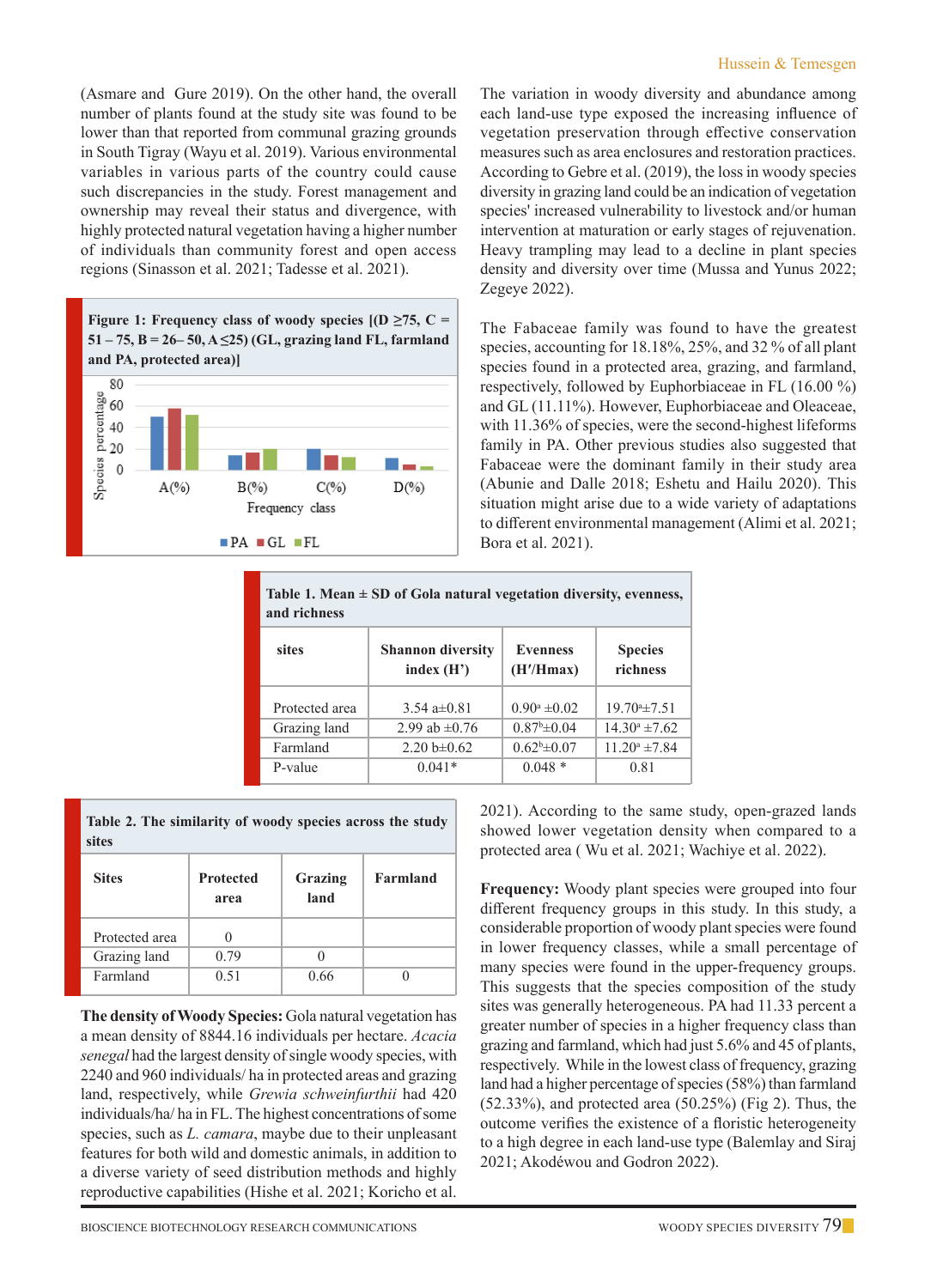#### Hussein & Temesgen

In both PA and GL, *Acacia bussei* was the greatest commonly identified species of plants, while Grewia schweinfurthii has been the maximum often identified in farmland. The least often documented species of plant in a protected area, grazing land, and farmland was *Olea europaea*, *Grewia velutina*, and *Sansevieria ehrenbergii*  respectively, each of which was only found in one plot. The absence of often frequent for some species vegetation is related to a higher level of human involvement and livestock grazing. To improve the frequency distribution of such species, conservation must be prioritized (Mewded et al. 2021).

**Woody Species Diversity, Evenness, and Richness:** The average woody species diversity and evenness were 3.18 and 0.86, respectively. The species diversity and evenness were significantly different among the three land-use categories. PA had a significantly higher Shannon diversity index value than the FL. Even though GL was somewhat greater than farmland, the GL did not significantly differ from each other (Table 1). This could be due to regular habitat disturbances in grazing and farming areas, as a result of human and livestock grazing and extra agricultural use during the day (Beche et al. 2022).

The mean evenness of the three land-use categories fell significantly ( $p=0.041$ ) from the protected area through the grazing land to the farmland. In farmland, a low average evenness rating indicates that only just a few species occupy the area. While in a protected location, great evenness suggests that species distribution is continuous (Cruz-Alonso et al. 2021).



**Jaccard Species Similarity Coefficient:** Jaccard's coefficient of similarity was computed to compare the similarity of family, species, and genus of the three landuse. For PA and GL, the Jaccard's similarity of woody species was 79% of species. Similarity values of 66% were found between the GL and FL. However, there were 51% of species similarities between PA and FL. The highest species level similarity value was found between PA and GL, followed by GL and FL, whereas the lowest was found between PA and FL.

**Basal area:** The mean BA of Gola Natural vegetation was 33.11m2 ha-1 of plant species that have DBH > 2.5 cm. PA, GL, and FD each had a total basal area of 43.73 m2/ ha, 31.59 m2/ha, and 22.79 m2/ha, respectively. PA had higher coverage of the basal area than another two sites (P 0.04) and was followed by GL. This could be attributed to the presence of a more proportion of mature and larger trees in PA, resulting in larger diameters as a result of minor human interference activities such as tree logging, farming, and animal grazing. FL, on the other hand, has much less coverage of the basal area. This directly related tendency revealed that anthropological involvement had an impact on vegetation's basal areas (Calbi et al. 2021). *Acacia seyal*  (4.53 m2/ha), followed by *Euphorbia adjurana* (3.8 m2/ ha), covered the maximum amount of mean basal area at the protected area. The greatest percentage of the average BA was accounted for by Acacia bussei (3.62 m2/ha) and Acacia senegal (3.14 m2/ha), followed by *Acacia tortilis*  (3.51 m2/ha) and *Acacia bussei* (2.54 m2/ha) at grazing and farmland, respectively. In this research, basal area evaluation crosswise each species exposed that the studied region was dominated heavily by a small number of woody species. This also shows that species with the largest basal area do not always have the highest density, implying that species are different in size (Kaushal et al. 2021; Rasquinha and Mishra 2021).

**Importance value index:** *Acacia senegal* (27.99), *Grewia schweinfurthii* (25.78), and *L. camara* (16.36) were the highest three species with the IVI in PA. These species could be critical in a protected area. Woody species such as *Jasminum abyssinicum* (0.68), *Jasminum grandiflorum*  (0.69), and *Jasminum schimperi* (0.71), were found to have lower IVI. This means that these species have the smallest ecological impact on the place. Their decreased IVI could indicate that these woody species are in danger and, among other things, require immediate conservation measures (Ayalew and Alemu 2021; Mewded et al. 2021). Woody species with the highest IVI at the GL include *Acacia senegal* (19.02), *Acacia tortilis* (17.76), and *Acacia brevispica* (17.76). This shows that in grazing areas, these are the most ecologically significant species. Woody plants with lower IVI at the GL, such as *Barbeya oleoides* (0.76), *Withania somnifera* (0.79), and *Jasminum abyssinicum*  (0.81), attract conservation action based on their ecological significance (Ayalew and Alemu 2021; Mewded et al. 2021).

The three most ecologically significant species with the greatest IVI values at the farmland site are *Grewia schweinfurthii* (24.50), *Acacia senegal* (22.48), and *Acacia negrii* (21.50). In all three study sites, *Acacia senegal*  exhibited the highest IVI. Because most of the factors are next to each other, this shows that there is some similarity in the sites. Dracaena ombet (0.90), *Sansevieria ehrenbergii*  (1.50), and *Grewia villosa* (1.57) were the least ecologically relevant species at this site based on their IVI values. Each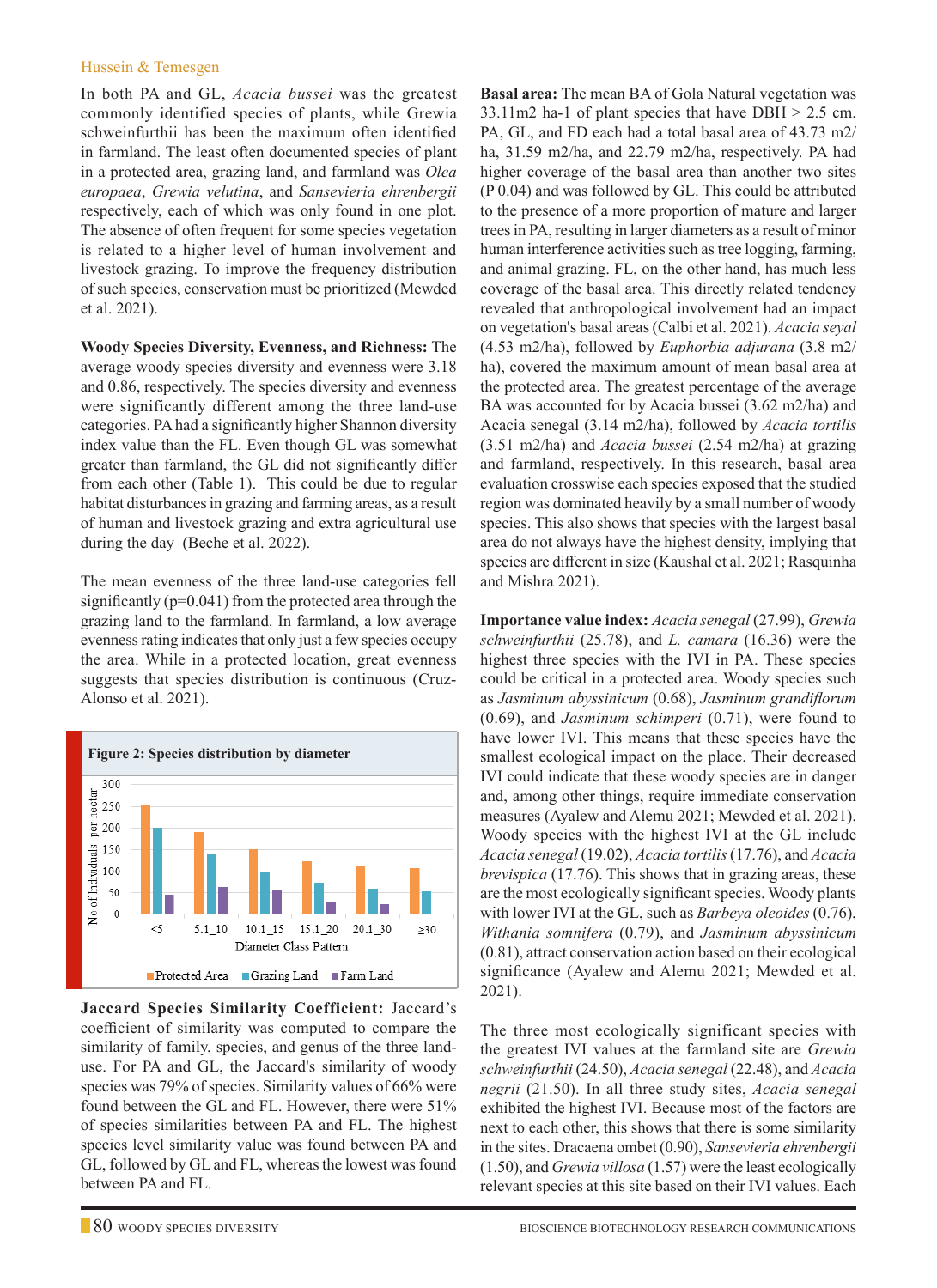of the three sites has an entirely distinct least significant species. This also suggests that the state of anthropogenic disturbances such as farming and grazing varies greatly among the three land-use types (Ghanbari et al. 2021; Muluneh et al. 2021; Pandey 2021).

Woody Species Distribution by Diameter Class: In the protected area and grazing land sites, the Species in the DBH class was divided into six categories. In FL, however, a maximum of five diameters classes are allowed. The overall DBH class distribution of woody species in a protected area and grazing land vegetation showed an inverted J-shape distribution. This illustrates where the DBH class distribution of the species was most common in smaller diameters and vice versa. The first two diameter classes in protected areas and grazing land were accounted for 48.32% and 53.41% of DBH frequency in total, respectively. This showed that mature and large diameter class trees were being harvested by locals for various uses (fencing, farm implementing, house construction, and fuelwood). Locals harvested trees with DBH more than 30cm for construction and charcoal manufacturing, according to similar reports (Gurmessa et al. 2021). However, in farmland diameter patterns of woody species, the majority of DBH frequency (55.01 percent) was restricted between the second and third diameter classes, indicating that there were more individuals in the middle diameter classes but fewer in the lower and higher diameter classes (Fig 3). This shows that the species in the community has a low reproductive capability (Calbi et al. 2021; Laigle et al. 2021).



**Height Distribution:** The natural plants of Gola were divided into five classes based on height. In contrast to the DBH class, the height class distribution in the GL and FL sites has an inverted J-shape design, with a steady decrease towards the largest highest class. In both grazing and farmland, this finding revealed the development and strong regeneration state of the species population. However, in PA, it exhibits an uneven pattern dominated by the largest trees and plants. In PA, the majority of species achieved the medium canopy layer classification, indicating that the species number was highest in the middle classes and reduced as height increased. The increased number of large-sized individuals in the upper height class in natural vegetation suggests the presence of a significant number of mature vegetation species for reproduction (Balemlay and Siraj 2021). For protected areas, this argument holds are true. This is due in part to the residents' absence of large-scale woody exploitation (Gemechu and Jiru 2021; Tamiru et al. 2021).

# **Conclusion**

The findings of the present study have shown that the plant species of the research site were conquered by shrubs that were dominated by the Fabaceae family. Woody cutting, agriculture, and overgrazing are examples of human pressures on the majority of species, all of which are considered environmental matters that have contributed to the degradation of the vegetation. The diversity and structure of woody species showed variation across the three land-use types, which increased in the PA whereas decreasing through the adjacent GL to FL. These types of comparative analysis contribute to understanding the role of conservation on the natural vegetation in Ethiopia, practicing wide-scale conservation activities of degraded landscapes.

# **Acknowledgments**

The study has been financially supported by the Haramaya University, Dire Dawa, Ethiopia.

**Conflict of Interest:** Authors do not have a conflict of interests to disclose.

**Data Availability Statement:** The database generated and /or analysed during the current study are not publicly available due to privacy, but are available from the corresponding author on reasonable request.

## **REFERENCES**

Akodéwou, A., and Godron, M. (2022). Agricultural Land-Use Increases Floral Species Richness in Tropical Dry Forest and Savannah Ecosystems in West Africa. Diversity, 14(2), 106.

Alimi, A., Adeleke, R., and Moteetee, A. (2021). Soil environmental factors shape the rhizosphere arbuscular mycorrhizal fungal communities in South African indigenous legumes (Fabaceae). Biodiversitas Journal of Biological Diversity, 22(5).

Asmare, M. T., and Gure, A. (2019). Effect of exclosure on woody species diversity and population structure in comparison with adjacent open grazing land: the case of Jabi Tehnan district north western Ethiopia. Ecosystem Health and Sustainability, 5(1), 98–109.

Atsbha, T., Desta, A. B., and Zewdu, T. (2019). Woody species diversity, population structure, and regeneration status in the Gra-Kahsu natural vegetation, southern Tigray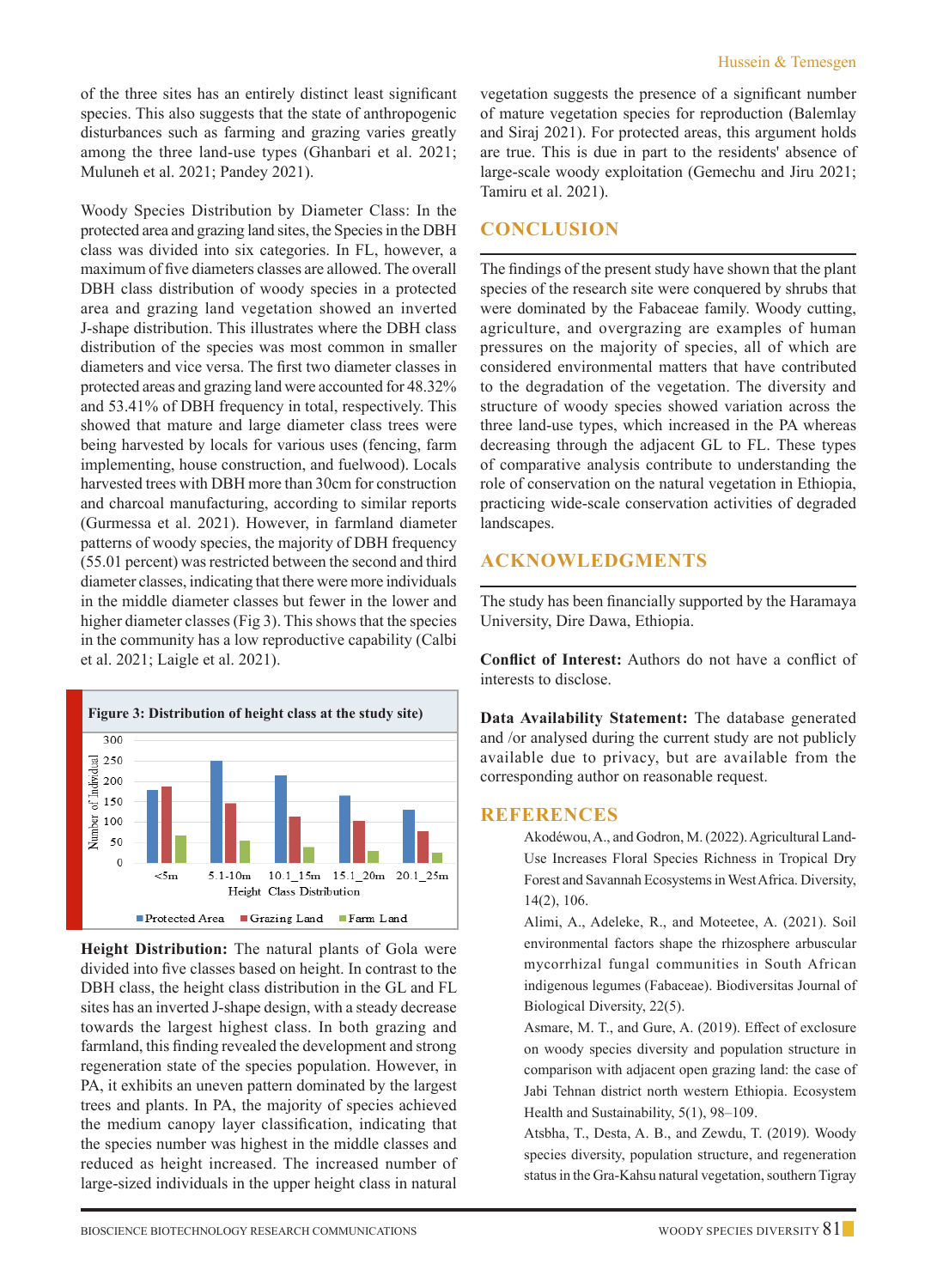#### Hussein & Temesgen

of Ethiopia. Heliyon, 5(1), e01120.

Atsbha, T., Wayu, S., Gebretsadkan, N., et al. (2019). Rehabilitation of indigenous browse plant species following exclosure established on communal grazing lands in South Tigray, Ethiopia, and implication for conservation. Ecological Processes, 8(1), 1–9.

Atsri, K. H., Abotsi, K. E., Kokou, K., et al. (2020). Ecological challenges for the buffer zone management of a West African National Park. Journal of Environmental Planning and Management, 63(4), 689–709.

Ayalew, T., and Alemu, S. (2021). Woody Plant Species Diversity of Dembeza Natural Forest, Enebsae Sarmider District, North Western Ethiopia. Journal of Plant Sciences, 9(4), 175–181.

Abunie, A.A., and Dalle, G. (2018). Woody species diversity, structure, and regeneration status of yemrehane kirstos church forest of lasta woreda, north wollo zone, amhara region, Ethiopia. International Journal of Forestry Research, 2018.

Balemlay, S., and Siraj, M. (2021). Population Structure and Regeneration Status of Woody Species in Kenech Forest, Southwest Ethiopia. International Journal of Forestry Research, 2021.

Bardgett, R. D., Bullock, J. M., Lavorel, S., et al. (2021). Combatting global grassland degradation. Nature Reviews Earth \& Environment, 2(10), 720–735.

Beche, D., Tack, A., Nemomissa, S., et al. (2022). Spatial variation in human disturbances and their effects on forest structure and biodiversity across an Afromontane forest. Landscape Ecology, 1–18.

Birhanu, T., Mohammed, A. S., and Mekonnen, A. B. (2021). Floristic composition, structure and regeneration status of woody plants in church forests of Dangila, Northwestern Ethiopia. Cogent Food \& Agriculture, 7(1), 1911438.

Bora, Z., Angassa, A., Wang, Y., et al. (2021). Effect of Elevation on the Density and Species Composition of Encroacher Woody Plants in Borana Rangeland, Southern Ethiopia. Environmental Management, 67(6), 1075–1087.

 Calbi, M., Fajardo-Gutiérrez, F., Posada, J. M., et al. (2021). Seeing the wood despite the trees: Exploring human disturbance impact on plant diversity, community structure, and standing biomass in fragmented high Andean forests. Ecology and Evolution, 11(5), 2110–2172.

 Carney, J., Gillespie, T. W., and Rosomoff, R. (2014). Assessing forest change in a priority West African mangrove ecosystem: 1986--2010. Geoforum, 53, 126– 135.

 Chidumayo, E. N., (1997). Miombo ecology and management: an introduction. Intermediate Technology. Cruz-Alonso, V., Espelta, J. M., and Pino, J. (2021). Woody species richness and turnover in expanding Mediterranean

forests: a story of landscape legacies influenced by climatic aridity. Landscape Ecology, 36(6), 1787–1800.

 Eshetu, E. Y., and Hailu, T. A. (2020). Carbon sequestration and elevational gradient: The case of Yegof mountain natural vegetation in North East, Ethiopia, implications for sustainable management. Cogent Food and Agriculture, 6(1). https://doi.org/10.1080/23311932.2020.1733331

 Gebo, B., Takele, S., and Shibru, S. (2021). Impacts of habitats and seasons on mammalian diversity and distribution in the Faragosa-Fura landscape, Gamo Zone, Southern Ethiopia. Geology, Ecology, and Landscapes, 1–12.

 Gebre, A. B., Birhane, E., Gebresamuel, G., et al. (2019). Woody species diversity and carbon stock under different land use types at Gergera watershed in eastern Tigray, Ethiopia. Agroforestry Systems, 93(3), 1191–1203.

 Gemechu, H. W., and Jiru, D. B. (2021). Review on factors affecting regeneration of indigenous tree species in Ethiopia. European Journal of Biophysics, 9(1), 24–29.

 Ghanbari, S., Sefidi, K., Kern, C. C., et al. (2021). Population structure and regeneration status of woody plants in relation to the human interventions, Arasbaran Biosphere Reserve, Iran. Forests, 12(2), 191.

 Gurmessa, F., Warkineh, B., Demissew, S., et al. (2021). Carbon Stock Density of the Different Carbon Pools in Tulu Lafto Forest and Woodland Complex: Horo Guduru Wollega Zone, Oromia Region, Ethiopia. European Journal of Biophysics, 9(1), 37–47.

Hasan, M. E., Zhang, L., Mahmood, R., et al. (2021). Modeling of Forest Ecosystem Degradation Due to Anthropogenic Stress: The Case of Rohingya Influx into the Cox's Bazar--Teknaf Peninsula of Bangladesh. Environments, 8(11), 121.

Hegde, R., and Enters, T. (2000). Forest products and household economy: a case study from Mudumalai Wildlife Sanctuary, Southern India. Environmental Conservation, 27(3), 250–259.

Hillebrand, H., Blasius, B., Borer, E. T., et al. (2018). Biodiversity change is uncoupled from species richness trends: Consequences for conservation and monitoring. Journal of Applied Ecology, 55(1), 169–184.

Hishe, H., Giday, K., Orshoven, J.V., et al. (2021). Analysis of land use land cover dynamics and driving factors in Desa'a forest in Northern Ethiopia. Land Use Policy, 101, 105039.

Jha, P. K. (1997). Environment plant resources and quantities estimation methods for vegetation analysis. Ethnobotany for Conservation and Community Development.

Kaushal, S., Siwach, A., and Baishya, R. (2021). Diversity, regeneration, and anthropogenic disturbance in major Indian Central Himalayan forest types: implications for conservation. Biodiversity and Conservation, 30(8), 2451–2480.